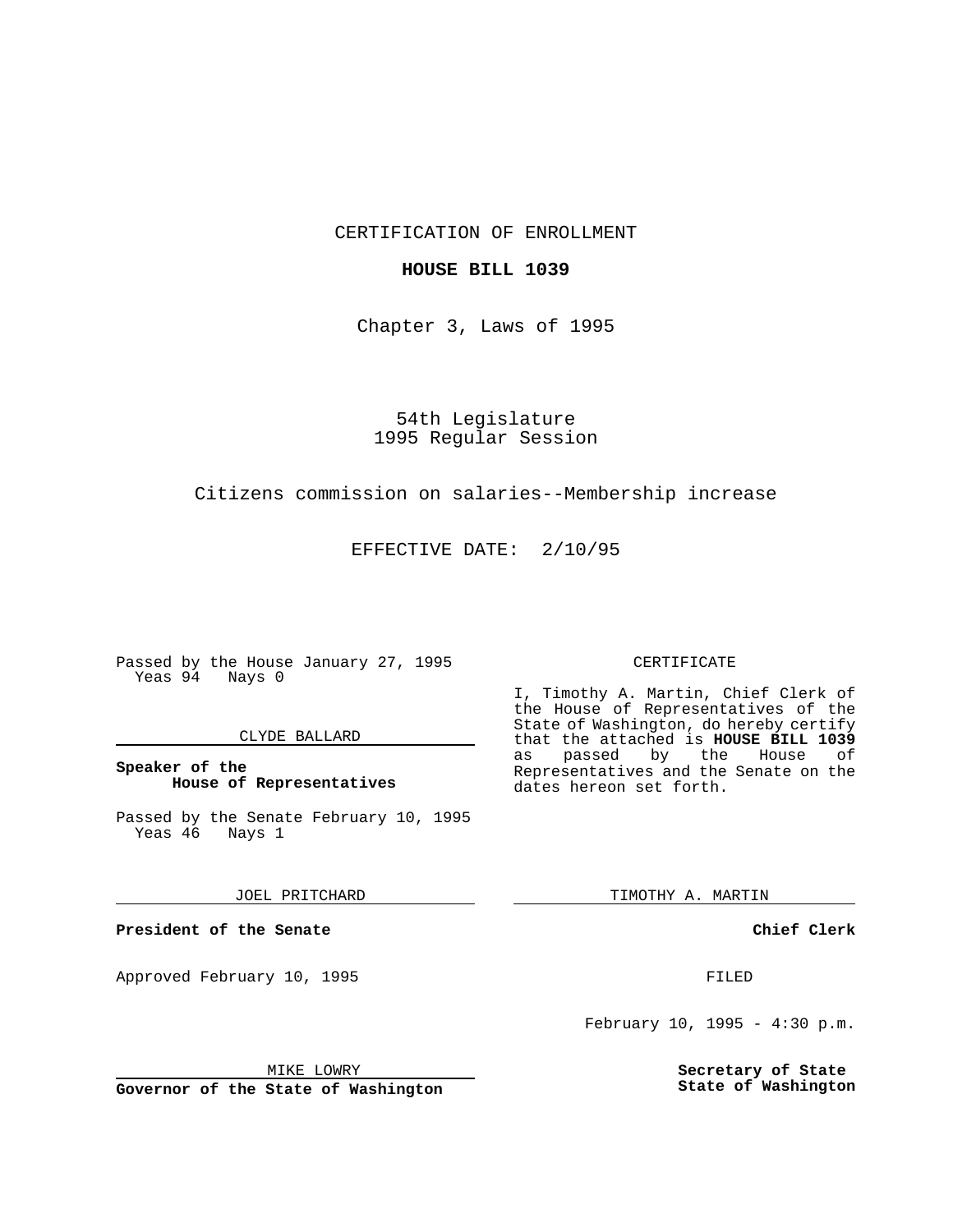# **HOUSE BILL 1039** \_\_\_\_\_\_\_\_\_\_\_\_\_\_\_\_\_\_\_\_\_\_\_\_\_\_\_\_\_\_\_\_\_\_\_\_\_\_\_\_\_\_\_\_\_\_\_

\_\_\_\_\_\_\_\_\_\_\_\_\_\_\_\_\_\_\_\_\_\_\_\_\_\_\_\_\_\_\_\_\_\_\_\_\_\_\_\_\_\_\_\_\_\_\_

Passed Legislature - 1995 Regular Session

# **State of Washington 54th Legislature 1995 Regular Session**

**By** Representatives B. Thomas, Reams, Dyer, R. Fisher, Sommers, Costa, Mitchell, Basich and Wolfe

Prefiled 1/6/95. Read first time 01/09/95. Referred to Committee on Government Operations.

 AN ACT Relating to altering the Washington citizens' commission on salaries for elected officials by increasing the number of commission members selected by lot from registered voters, providing attendance requirements, and clarifying procedures; amending RCW 43.03.305 and 43.03.310; and declaring an emergency.

6 BE IT ENACTED BY THE LEGISLATURE OF THE STATE OF WASHINGTON:

7 **Sec. 1.** RCW 43.03.305 and 1993 c 281 s 46 are each amended to read 8 as follows:

 There is created a commission to be known as the Washington citizens' commission on salaries for elected officials, to consist of 11 ((fifteen)) sixteen members appointed by the governor as provided in this section.

13 (1) ((<del>Eight</del>)) Nine of the ((<del>fifteen</del>)) sixteen commission members 14 shall be selected by lot by the secretary of state from among those 15 registered voters eligible to vote at the ((general election held in 16 November, 1986, and thereafter from among those registered voters 17 eligible to vote at the)) time ((of the selection)) persons are 18 selected for appointment to full terms on the commission under 19 subsection (3) of this section. One member shall be selected from each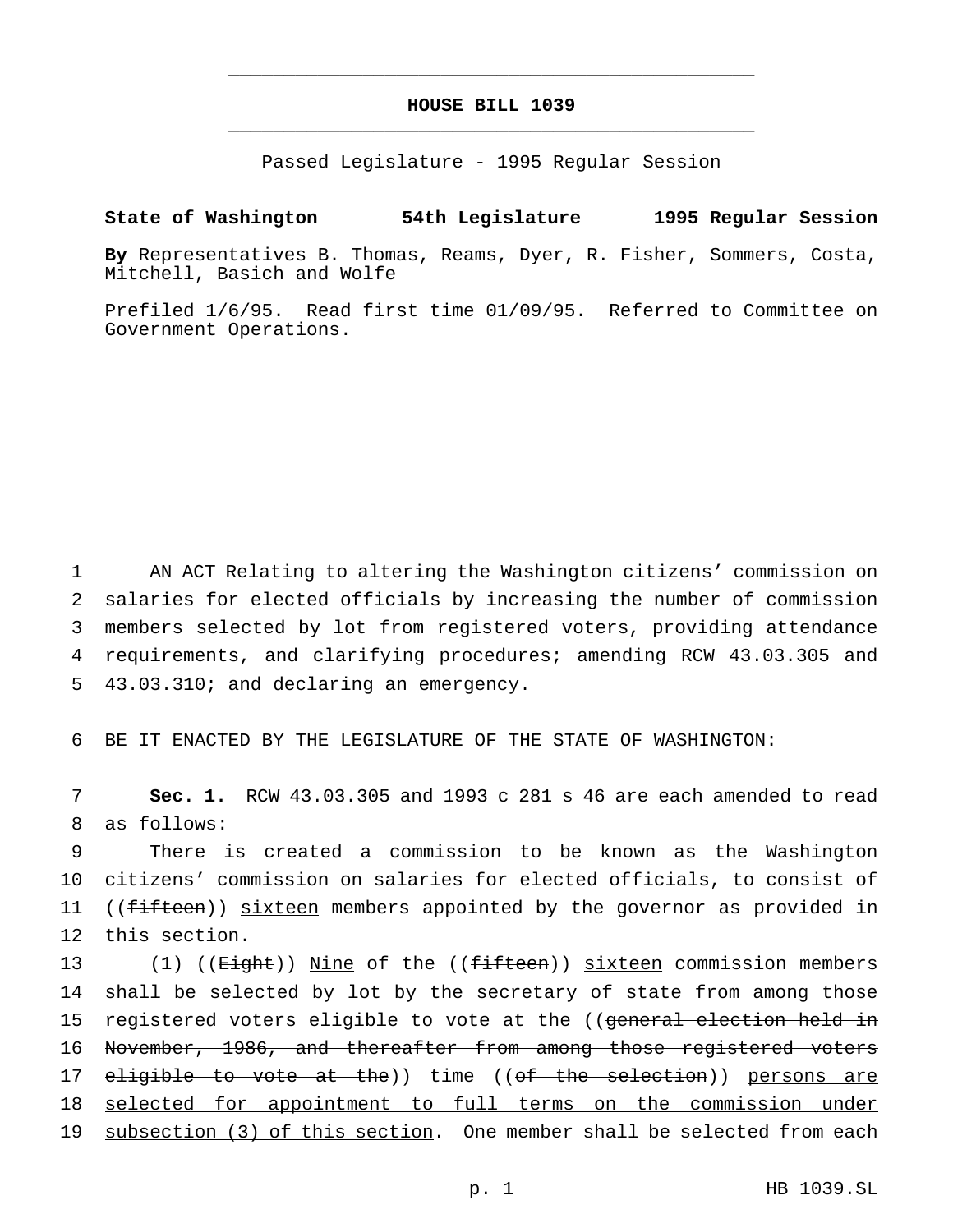congressional district. The secretary shall establish policies and procedures for conducting the selection by lot. The policies and procedures shall include, but not be limited to, those for notifying persons selected and for providing a new selection from a congressional district if a person selected from the district declines appointment to the commission or if, following the person's appointment, the person's position on the commission becomes vacant before the end of the person's term of office.

9 (2) The remaining seven of the ((fifteen)) sixteen commission members, all residents of this state, shall be selected jointly by the speaker of the house of representatives and the president of the senate. The persons selected under this subsection shall have had experience in the field of personnel management. Of these seven members, one shall be selected from each of the following five sectors in this state: Private institutions of higher education; business; professional personnel management; legal profession; and organized labor. Of the two remaining members, one shall be a person recommended to the speaker and the president by the chair of the Washington personnel resources board and one shall be a person recommended by majority vote of the presidents of the state's four-year institutions of higher education.

 (3) The secretary of state shall forward the names of persons selected under subsection (1) of this section and the speaker of the house of representatives and president of the senate shall forward the names of persons selected under subsection (2) of this section to the governor who shall appoint these persons to the commission. Except as provided in subsection (6) of this section, the names of persons selected for appointment to the commission shall be forwarded to the governor not later than February 15, 1987, and not later than the fifteenth day of February every four years thereafter.

 (4) Members shall hold office for terms of four years, and no person may be appointed to more than two such terms. No member of the commission may be removed by the governor during his or her term of office unless for cause of incapacity, incompetence, neglect of duty, or malfeasance in office or for a disqualifying change of residence.

 The unexcused absence of any person who is a member of the commission from two consecutive meetings of the commission shall constitute the relinquishment of that person's membership on the commission. Such a relinquishment creates a vacancy in that person's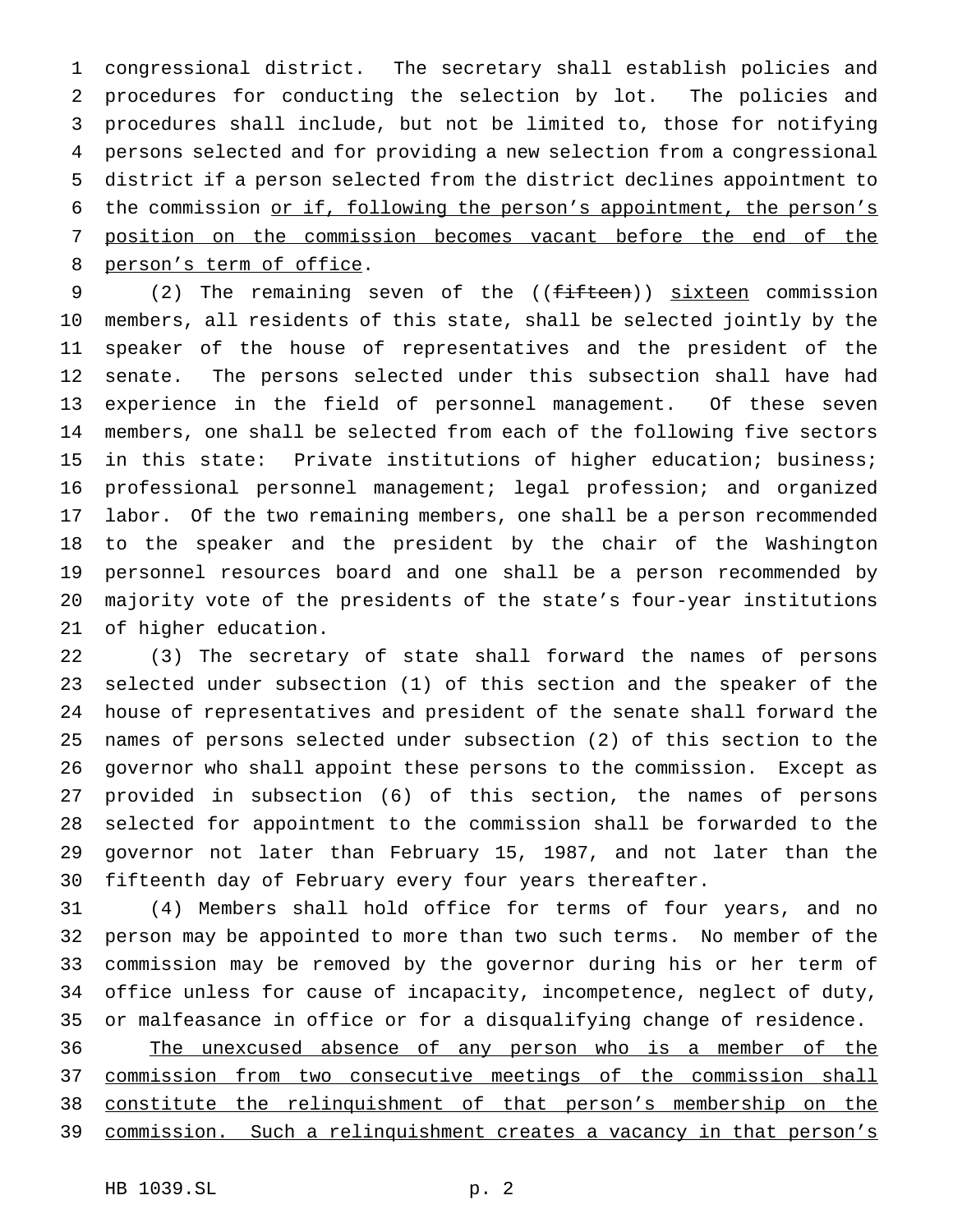position on the commission. A member's absence may be excused by the chair of the commission upon the member's written request if the chair 3 believes there is just cause for the absence. Such a request must be 4 received by the chair before the meeting for which the absence is to be excused. A member's absence from a meeting of the commission may also be excused during the meeting for which the member is absent by the affirmative vote of a majority of the members of the commission present 8 at the meeting.

 (5) No state official, public employee, or lobbyist, or immediate family member of the official, employee, or lobbyist, subject to the registration requirements of chapter 42.17 RCW is eligible for membership on the commission.

 As used in this subsection the phrase "immediate family" means the parents, spouse, siblings, children, or dependent relative of the official, employee, or lobbyist whether or not living in the household of the official, employee, or lobbyist.

 (6) Upon a vacancy in any position on the commission, a successor shall be selected and appointed to fill the unexpired term. The selection and appointment shall be concluded within thirty days of the date the position becomes vacant and shall be conducted in the same manner as originally provided.

 **Sec. 2.** RCW 43.03.310 and 1986 c 155 s 3 are each amended to read as follows:

 (1) The citizens' commission on salaries for elected officials shall study the relationship of salaries to the duties of members of the legislature, all elected officials of the executive branch of state government, and all judges of the supreme court, court of appeals, superior courts, and district courts, and shall fix the salary for each respective position.

 (2) Except as provided otherwise in RCW 43.03.305 and this section, the commission shall be solely responsible for its own organization, operation, and action and shall enjoy the fullest cooperation of all state officials, departments, and agencies.

 (3) Members of the commission shall receive no compensation for their services, but shall be eligible to receive a subsistence allowance and travel expenses pursuant to RCW 43.03.050 and 43.03.060. 37 (4) The members of the commission shall elect a ((chairperson)) 38 chair from among their number. The commission shall set a schedule of